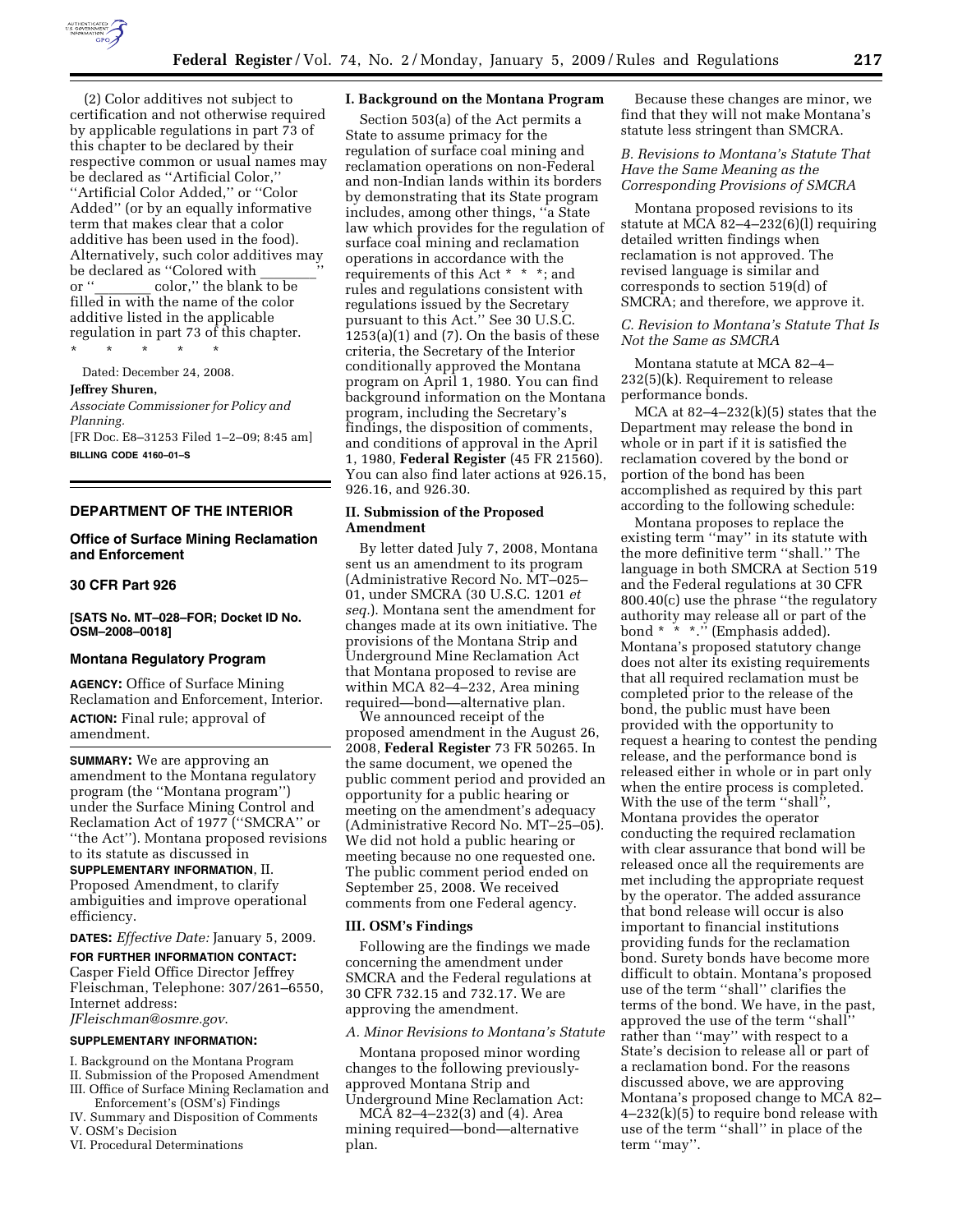### **IV. Summary and Disposition of Comments**

#### *Public Comments*

We asked for public comments on the amendment but did not receive any (Administrative Record No. MT–25–03).

# *Federal Agency Comments*

Under 30 CFR 732.17(h)(11)(i) and section 503(b) of SMCRA, we requested comments on the amendment from various Federal agencies with an actual or potential interest in the Montana program (Administrative Record Document ID No. MT–25–03). One comment letter was received.

The Rocky Mountain Regional Office of the U.S. Bureau of Indian Affairs replied in an August 1, 2008, letter (Administrative Record No. MT–25–04). It states that the proposed changes appear to be very beneficial to the program's mission and that ''we have no reason to object to the revision being approved.''

# *Environmental Protection Agency (EPA) Concurrence and Comments*

Under 30 CFR 732.17(h)(11)(i) and (ii), we are required to get concurrence from EPA for those provisions of the program amendment that relate to air or water quality standards issued under the authority of the Clean Water Act (33 U.S.C. 1251 *et seq.*) or the Clean Air Act (42 U.S.C. 7401 *et seq.*).

On July 21, 2008, we asked for concurrence on the amendment (Administrative Record Document ID No. MT–25–03). EPA did not respond to our request.

# *State Historic Preservation Officer (SHPO) and the Advisory Council on Historic Preservation (ACHP)*

Under 30 CFR 732.17(h)(4), we are required to request comments from the SHPO and ACHP on amendments that may have an effect on historic properties. On July 21, 2008, we requested comments on Montana's amendment (Administrative Record Document ID No. MT–25–03), but neither responded to our request.

## **V. OSM's Decision**

Based on the above findings, we approve Montana's July 7, 2008, amendment.

To implement this decision, we are amending the Federal regulations at 30 CFR Part 926, which codify decisions concerning the Montana program. We find that good cause exists under 5 U.S.C. 553(d)(3) to make this final rule effective immediately. Section 503(a) of SMCRA requires that the State's program demonstrates that the State has the capability of carrying out the provisions of the Act and meeting its purposes. Making this regulation effective immediately will expedite that process. SMCRA requires consistency of State and Federal standards.

#### **VI. Procedural Determinations**

# *Executive Order 12630—Takings*

This rule does not have takings implications. This determination is based on the analysis performed for the counterpart Federal regulation.

# *Executive Order 12866—Regulatory Planning and Review*

This rule is exempted from review by the Office of Management and Budget (OMB) under Executive Order 12866 (Regulatory Planning and Review).

### *Executive Order 12988—Civil Justice Reform*

The Department of the Interior has conducted the reviews required by section 3 of Executive Order 12988 and has determined that this rule meets the applicable standards of subsections (a) and (b) of that section. However, these standards are not applicable to the actual language of State regulatory programs and program amendments because each program is drafted and promulgated by a specific State, not by OSM. Under sections 503 and 505 of SMCRA (30 U.S.C. 1253 and 1255) and the Federal regulations at 30 CFR 730.11, 732.15, and 732.17(h)(10), decisions on proposed State regulatory programs and program amendments submitted by the States must be based solely on a determination of whether the submittal is consistent with SMCRA and its implementing Federal regulations and whether the other requirements of 30 CFR Parts 730, 731, and 732 have been met.

# *Executive Order 13132—Federalism*

This rule does not have Federalism implications. SMCRA delineates the roles of the Federal and State governments with regard to the regulation of surface coal mining and reclamation operations. One of the purposes of SMCRA is to ''establish a nationwide program to protect society and the environment from the adverse effects of surface coal mining operations.'' Section 503(a)(1) of SMCRA requires that State laws regulating surface coal mining and reclamation operations be ''in accordance with'' the requirements of SMCRA, and section 503(a)(7) requires that State programs contain rules and regulations ''consistent with'' regulations issued by the Secretary pursuant to SMCRA.

## *Executive Order 13175—Consultation and Coordination With Indian Tribal Governments*

In accordance with Executive Order 13175, we have evaluated the potential effects of this rule on Federally recognized Indian Tribes and have determined that the rule does not have substantial direct effects on one or more Indian Tribes, on the relationship between the Federal government and Indian Tribes, or on the distribution of power and responsibilities between the Federal government and Indian Tribes. The rule does not involve or affect Indian Tribes in any way.

# *Executive Order 13211—Regulations That Significantly Affect the Supply, Distribution, or Use of Energy*

On May 18, 2001, the President issued Executive Order 13211 which requires agencies to prepare a Statement of Energy Effects for a rule that is (1) considered significant under Executive Order 12866, and (2) likely to have a significant adverse effect on the supply, distribution, or use of energy. Because this rule is exempt from review under Executive Order 12866 and is not expected to have a significant adverse effect on the supply, distribution, or use of energy, a Statement of Energy Effects is not required.

# *National Environmental Policy Act*

This rule does not require an environmental impact statement because section 702(d) of SMCRA (30 CFR U.S.C. 1292(d)) provides that agency decisions on proposed State regulatory program provisions do not constitute major Federal actions within the meaning of section 102(2)(C) of the National Environmental Policy Act (42 U.S.C. 4332(2)(C) *et seq.*).

#### *Paperwork Reduction Act*

This rule does not contain information collection requirements that require approval by OMB under the Paperwork Reduction Act (44 U.S.C. 3501 *et seq.*).

### *Regulatory Flexibility Act*

The Department of the Interior certifies that this rule will not have a significant economic impact on a substantial number of small entities under the Regulatory Flexibility Act (5 U.S.C. 601 *et seq.*). The State submittal, which is the subject of this rule, is based upon counterpart Federal regulations for which an economic analysis was prepared and certification made that such regulations would not have a significant economic effect upon a substantial number of small entities. In making the determination as to whether